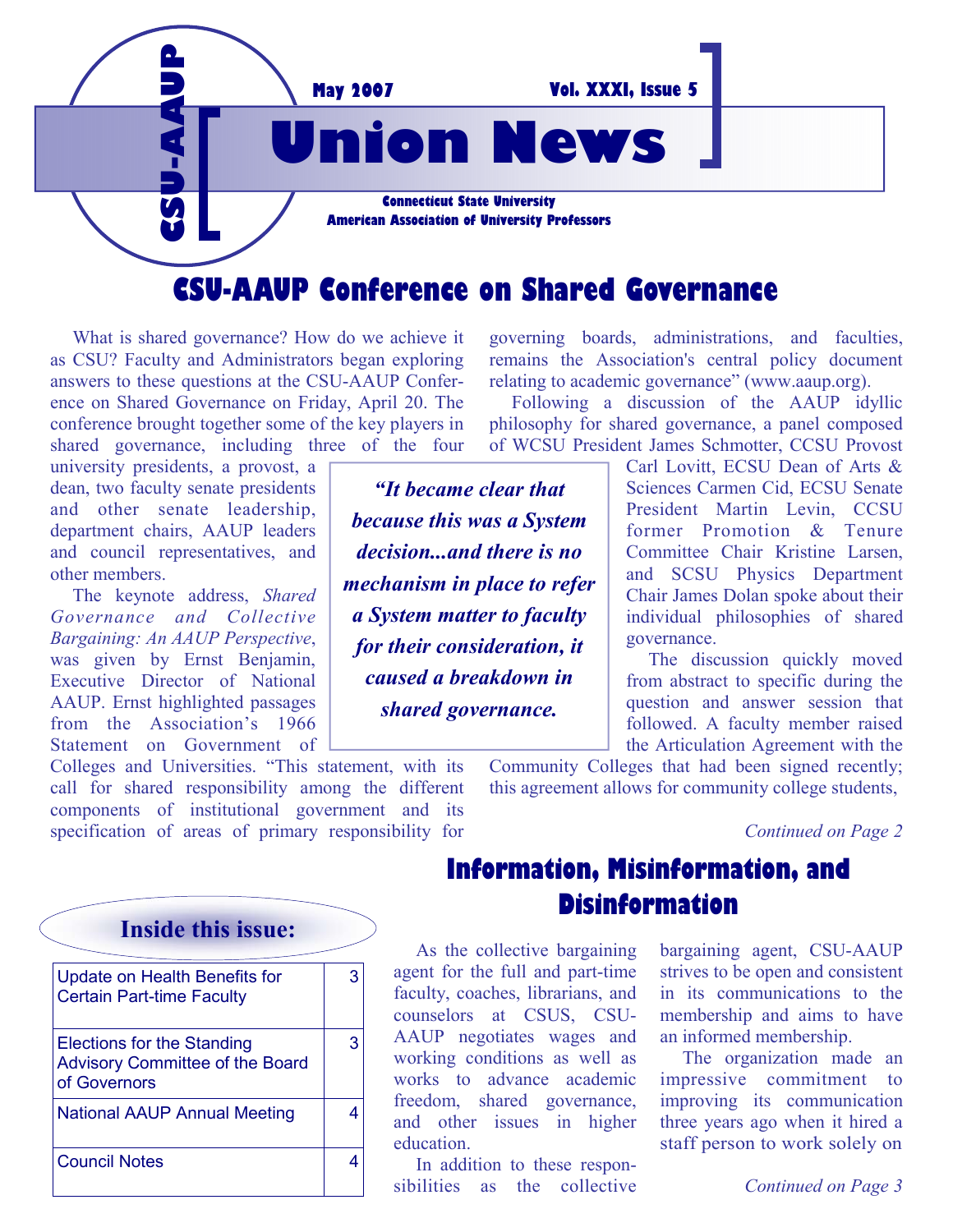# **CSU-AAUP Conference on Shared Governance**

#### *Continued from Page 1*

**CSU-AAUP**

prior to completing 15 credits, to apply for guaranteed admission to any CSU institution. If the student obtains his/her associate's degree within a maximum of five years and with a 2.0 average, the student will be able to transfer a minimum of 60 credits to enter the University as a junior or third-year student, as long as the transfer takes place within two years of the completion of the associate degree. This agreement was apparently signed and agreed upon with no faculty input. Both administrators, including two campus presidents, and faculty members provided insight into this matter. Individual campuses, including ECSU and WCSU, had negotiated similar agreements with one or more community college campuses in the past. Prior to those agreements being signed, faculty were given the opportunity to discuss it in Senate. This new agreement was meant to encompass these existing agreements and broaden it to include all CSU and Community College institutions. It became clear that because this was a System decision, rather than an individual campus decision, and there is no mechanism in place to refer a System matter to faculty for their consideration, it caused a breakdown in shared governance.

 How should System Office decisions be referred to the faculty? The lunchtime speakers, Karen Marhoe and Joseph Flynn, of the SUNY System, shared their perspective. There are over 29,000 faculty members who teach at 64 SUNY campuses. Each college has its own Senate, but in 1953, SUNY created a System-wide Senate. Membership consists of the Chancellor, two University representatives who have system responsibilities, and faculty representatives from every university in the system. The System-wide Senate meets as a whole three times a year, and its Executive Committee meets once a month. According to their website, "the University Faculty Senate serves as a resource on governance for the university. It serves as a deliberative body on educational policies for the SUNY System." Dr. Markoe and Dr. Flynn have both served as President of that body and co-founded the American Association of Higher Education Governance Forum, a national network of faculty senates.

 The conference ended with closing remarks from CSU-AAUP President David Walsh, who stated that he

hopes the conversation surrounding best practices for shared governance at CSU continues and AAUP hopes to sponsor additional conferences on this subject.

 Since the conference, CCSU Senate President Tim Craine has contacted the Senate Presidents on the other three campuses to begin to explore the possibility of a system-wide representative body that would parallel the faculty senates on the individual campuses.



*Ernst Benjamin, Executive Director of National AAUP, delivers the keynote address at the CSU-AAUP Conference on Shared Governance.* 



*Panelists discuss their shared governance philosophies. Pictured from left to right: Ernst Benjamin (Moderator), James Schmotter (WCSU President), Carl Lovitt (CCSU Provost), Carmen Cid (ECSU Dean of Arts & Sciences), and Martin Levin (ECSU Senate President).*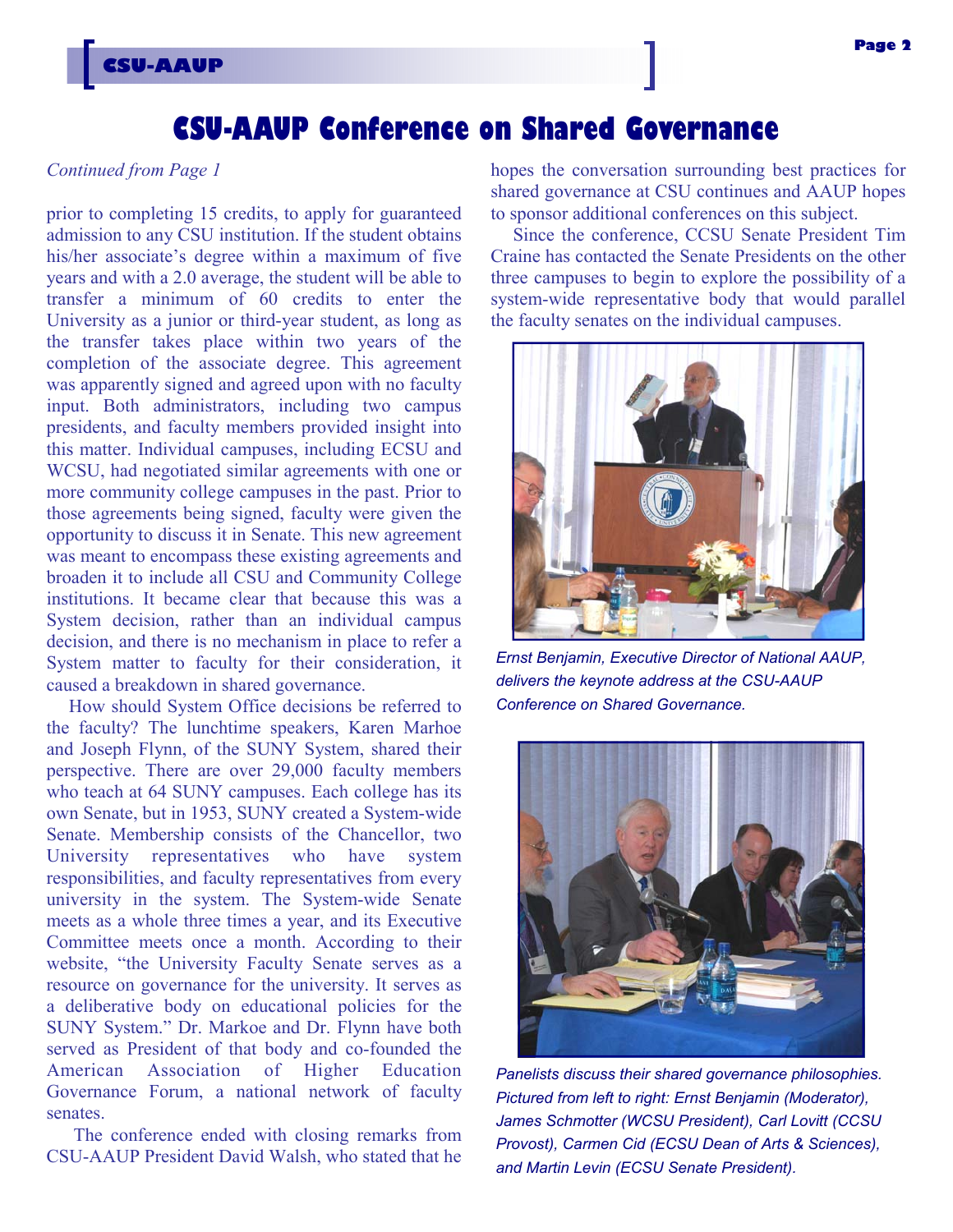# **Information, Misinformation, and Disinformation**

#### *Continued from Page 1*

communication matters. CSU-AAUP was seeking to publish a written newsletter at regular intervals, modernize its website, and increase the frequency and quality of its overall communications.

 However, no matter how much the organization has improved its communication procedures, it cannot completely stop the proliferation of rumors or the misstatement of facts. Information seems to travel much faster through informal lines of communication than it ever could through formal channels, especially when certain union issues require Council approval before they can be communicated.

 Rumors are often innocent exchanges of information, but one must always be aware that rumors can also be

# **Update on Health Benefits for Certain Part-time Faculty**

 On Thursday, April 19, CSU-AAUP leadership and SEBAC attorney Dan Livingston met with Comptroller Nancy Wyman to continue negotiations regarding health insurance for part-time faculty who teach 9 or more load credits at multiple state institutions (background information on this matter can be found on our website http://www.ccsu.edu/aaup/csu/part.htm).

 The details of the implementation procedures are still being negotiated by all involved parties, including the State Comptroller's office, CSU-AAUP, UConn-AAUP, the Congress of Connecticut Community Colleges, and the Administrations at CSUS, UConn, and the Community Colleges. There are some procedural challenges that have to be resolved before agreement can be reached, but the parties continue to make progress.

 The three public higher education unions have made it very clear that they want this matter to be resolved and the coverage implemented for the start of the fall 2007 semester. A representative of the Comptroller's Office stated that this is not expected to be a problem.

 CSU-AAUP will continue to update all of our members about this important issue as we receive more information.

part of a disinformation campaign - false information distributed with the intent to mislead. It goes without saying that CSU-AAUP's members are highly-educated individuals, who are trained to receive information with a critical ear. However, for anyone who wishes to obtain accurate information about any specific issue, union leadership encourages the membership to contact their elected officers or Council representatives.

 Your CSU-AAUP Officers and Council Representatives are listed on Page 4 of this newsletter. Their contact information can be obtained on the CSU-AAUP website at http://www.ccsu.edu/aaup/csu/ officers.htm. Your local AAUP office will also provide the contact information for your elected officials if you wish to speak with them.

# **Elections for the Standing Advisory Committee of the Board of Governors**

Elections will end on end on Friday, May 11 at 12:00 noon. The Standing Advisory Committee to the Board of Governors is a 22-member group of trustees, administrators, faculty members and students charged by state statute to meet at least twice annually with the Board to discuss a mutually agreed upon agenda.

CSU-AAUP and SUOAF-AFSCME share this position. All AAUP and SUOAF-AFSCME bargaining unit members are eligible to vote.

Candidates for Election include:

- Candace Barrington, English (CCSU)
- Sharon Braverman, School of Business (CCSU)
- Patricia Zibluk, Sponsored Programs and Research (SCSU)

Biographical statements for the candidates can be found with the ballot or on the CCSU-AAUP website at http://www.ccsu.edu/aaup/csu (follow the link for Elections). Directions for voting and a link to the ballot can also be found on our website.